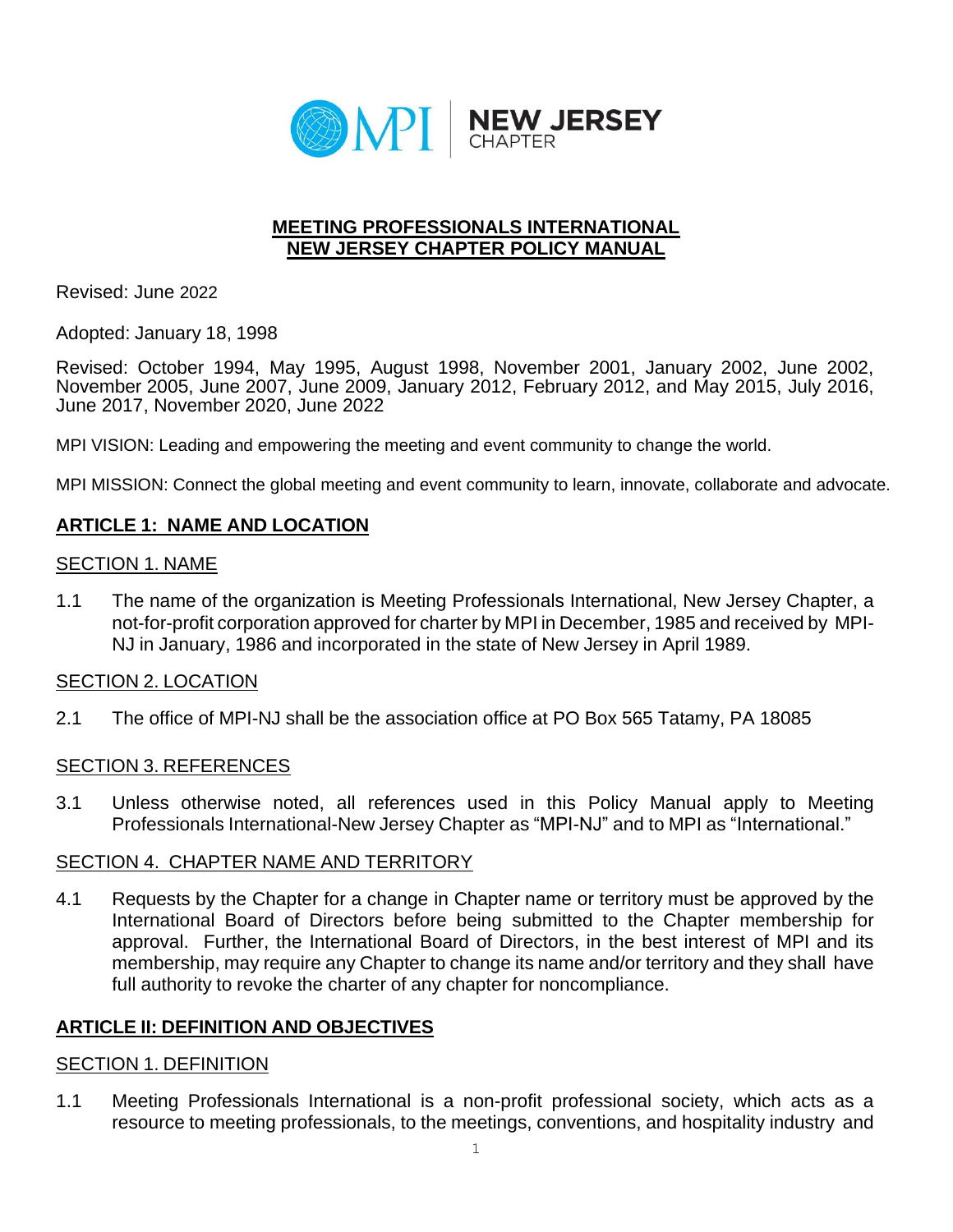to the general public. It upgrades the quality of meetings through education of meeting professionals, thus improving communication and enhancing the meeting experience for attendees.

1.2 The New Jersey Chapter of Meeting Professionals International accomplishes its purpose on a local Chapter level as a resource by: "Defining, identifying, and recognizing meeting planning and meeting management as a profession; providing a forum for networking; offering education and training for meeting professionals; providing education for career development in meeting management; and developing resources and tools for the meeting management profession."

## SECTION 2. MISSION STATEMENT

2.1 Meeting Professionals International will be recognized as the leading global membership community that is committed to shaping and defining the meeting and event industry.

## **ARTICLE III: MEMBERSHIP**

### SECTION 1. QUALIFICATIONS

1.1 MEMBERSHIP QUALIFICATIONS, CLASSIFICATIONS, TRANSFER AND DUES: Shall be as described in the current MPI Global Bylaws and Policy Manual. Any member in good standing of MPI is eligible to affiliate with a Chapter regardless of geographic area or location of business. The Chapter incorporates by reference the Policies Article lll, Sections 1-4 and Article VI, Section 1-4.

#### SECTION 2. CHAPTER AFFILIATION

2.1 CHAPTER TRANSFER: Preferred or Premier Members may transfer their primary chapter at any time through MPI Global. Membership remains continuous unless expired. Preferred or Premier Members are to receive member rates for all MPI events even when the event is not associated with their primary chapter. Refer to MPI Policy Manual to Article IV, Section1.4.1 for additional guidelines.

### SECTION 3. AFFILIATE MEMBERS

3.1 Members who are officially affiliated with other chapters may still receive New Jersey Chapter mailings, receive chapter publications and be listed as an affiliate member by payment determined by the Chapter Board of Directors.

### SECTION 4. MEMBERSHIP CATEGORIES:

4.1 Categories of membership and qualifications are the same as for International.

## SECTION 5. APPLICATION FOR MEMBERSHIP:

5.1 Applications for membership must be submitted to International in Dallas with payments for annual dues. It is possible for the Chapter to accept applications and then forward to International for processing. The Chapter should not hold applications for more than three (3) working days before forwarding. Applicants do not become MPI members until approved by International.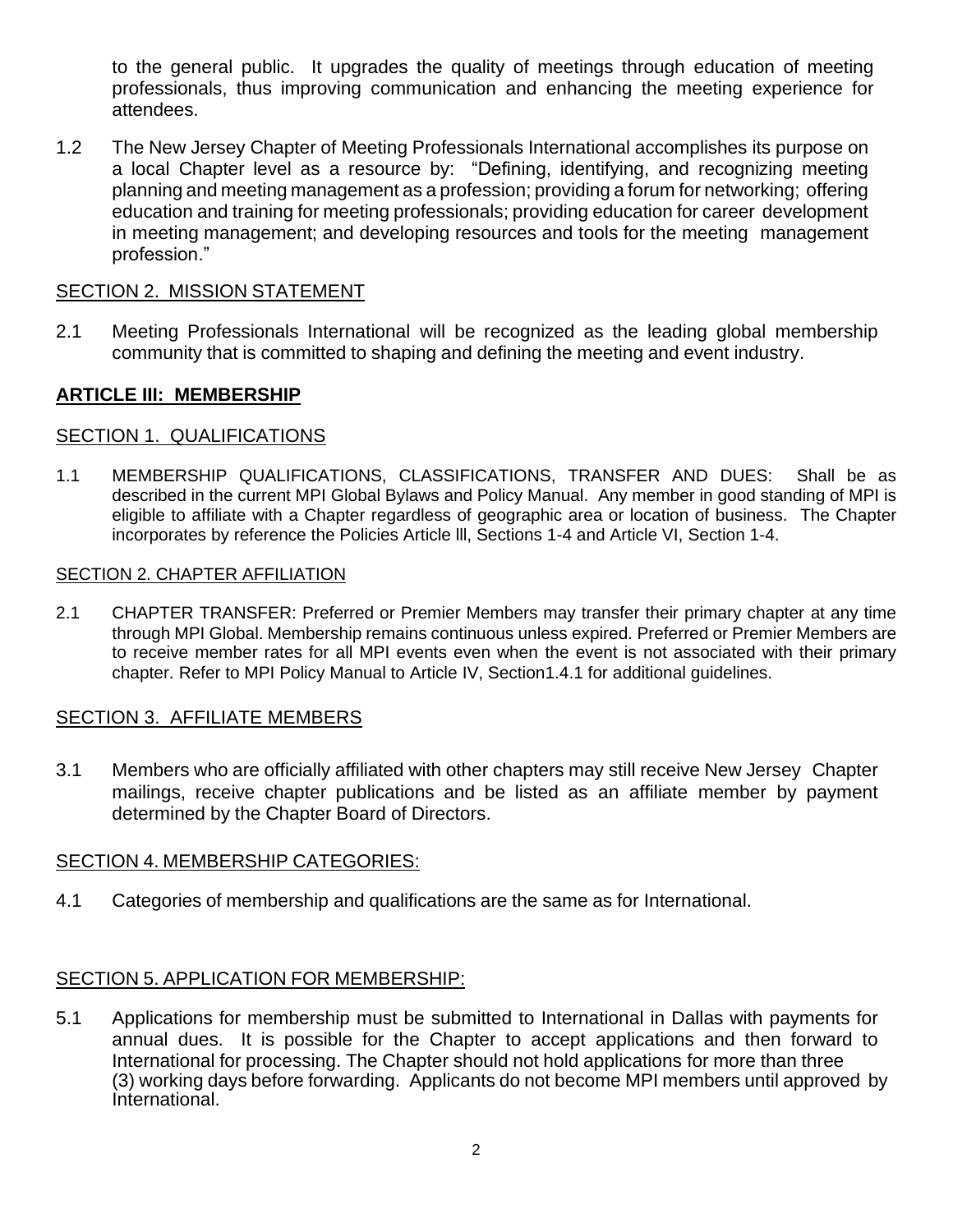## SECTION 6. REBATES:

6.1 The Chapter will receive rebates from MPI International for new or renewed preferred or premier members.

## SECTION 7. RESIGNATION OR TRANSFER

- 7.1 Membership in MPI shall be recorded in the name of the individual, not the employing organization. In the event a member leaves the employing organization or for any other reason finds it necessary to transfer their membership within the same company, the member may transfer their membership to another person.
- 7.2 International is the official keeper of membership records.

# **ARTICLE IV: BOARD OF DIRECTORS/OFFICERS**

## SECTION 1. AUTHORITY & RESPONSIBILITY:

- 1.1 MPI VOLUNTEER LEADER AGREEMENT: All Chapter Board of Directors members are required to review, sign and adhere to the following:
	- Conflict of Interest Policy and Annual Disclosure Statement
	- Antitrust Compliance Policy
	- Principles of Professionalism
- 1.2 MPI GLOBAL REQUIRED DOCUMENTS: Chapters are required to submit annually (by June 15<sup>th</sup>) to MPI Global the following documents as part of the annual planning process; Strategic Business Plan, Budget, 12-24-month Chapter Calendar of Events, Chapter Operation form, Current & Updated Bylaws and Policy Manual. For Chapters that employ a paid Chapter Administrator refer to Article VI, Section 7 for additional requirements. Additionally, US Chapters must submit a copy of annual tax return by November 15. All other Chapters should follow their local jurisdiction and submit a copy of their tax return to MPI Global by the local tax deadline.
- 1.3 Any director, including elected officers, who has been absent from one (1) regular meeting of the Board of Directors shall request an excused absence from the president. If the director misses the next Board of Directors meeting, the director shall be deemed to have resigned from the Board of Directors and the vacancy shall be filled as provided by these bylaws, unless a further excused absence for extraordinary reasons shall be granted by the Board of Directors.

### SECTION 2: EXECUTIVE COMMITTEE

2.1 The Executive Committee shall handle those emergency matters consistent with the Bylaws and delegation of responsibilities by the Board of Directors. The Executive Committee, shall include President, President Elect, Vice President- Communications, Vice President-Membership, Vice President-Finance, Vice-President- Education. The Immediate Past President, with vote, is also an officer. Duties are as prescribed in the Bylaws.

## SECTION 3. BOARD ELECTION & SERVICE

- 3.1 Qualifications for officers and directors shall be as set forth in the bylaws.
- 3.2 The Board of Directors shall consist of the President, President Elect, Vice President-Communications, Vice President-Membership, Vice President-Finance, Vice-President-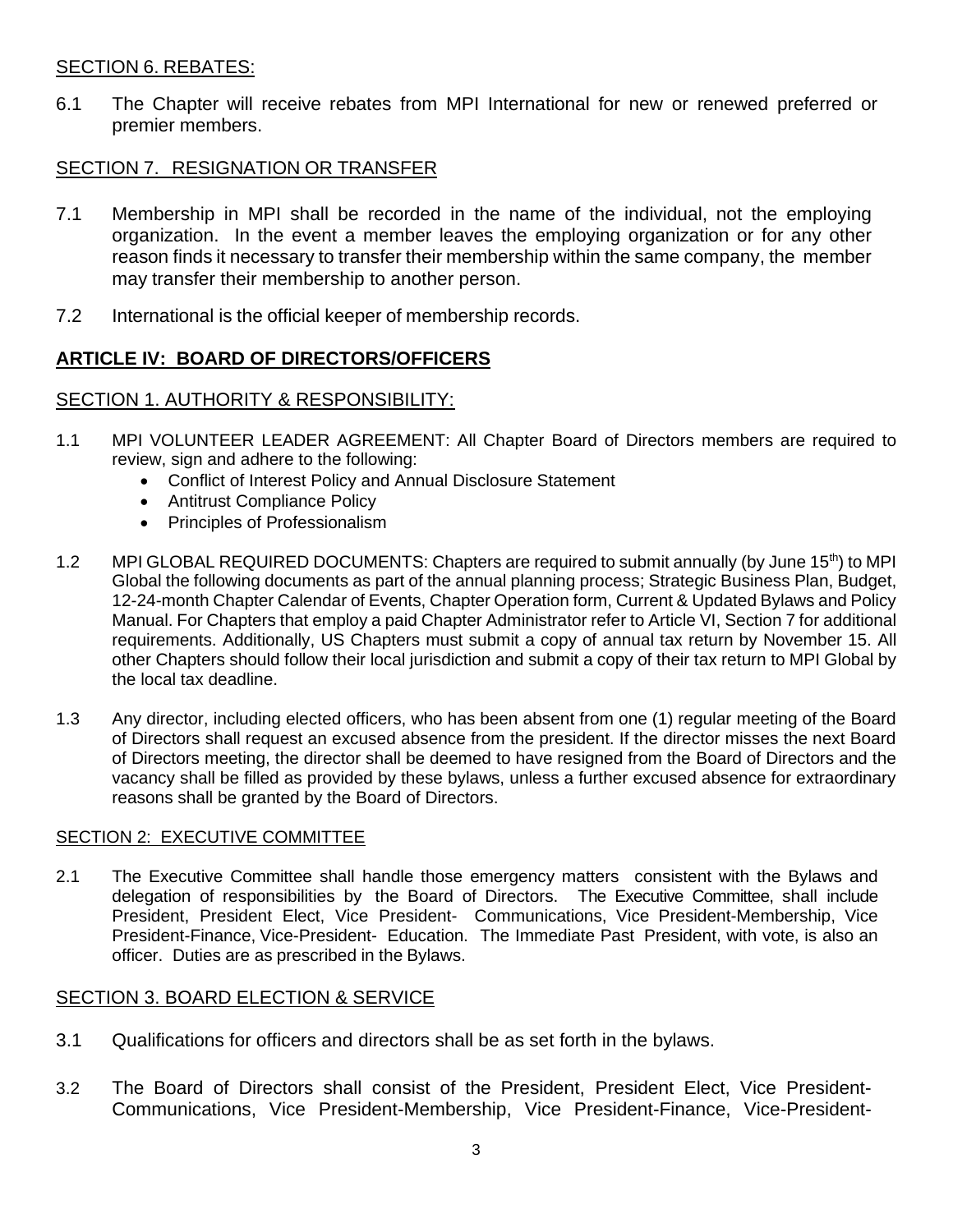Education, the Immediate Past President each elected shall serve a term of one year. The board shall also include no less than three (3) directors elected for a one year term. Duties are as prescribed in the Bylaws.

- 3.3 A vacancy on the Board shall be filled in accordance with the Bylaws and this Policy Manual. Election of a Director as an Officer shall create a vacancy on the Board.
- 3.4 The purpose of this paragraph is to explain the intention of the Board of Directors with regard to the Nominating process.
- 3.5 Each year, the Immediate Past President shall appoint a Nominating Committee which shall be approved by the Executive Committee. There shall be no less than four (4) voting members including the Chairperson and President Elect.
- 3.6 Members wishing for the Nominating Committee to consider them must submit a Candidate Data and Interest Form.

The MPI-NJ web site will have a Candidate Data and Interest Form. The membership will be notified of the election date and encouraged to submit the Candidate Interest Form to the Nominating Committee for consideration not less than 30 days prior to said date. Members will also be informed that the Nominating Committee will submit one candidate for each open position to the Board for approval.

On the Election Date the nominating Committee shall submit to the Board of Directors one (1) candidate for each vacancy on the Board of Directors and each office of MPI-NJ. In selecting nominees, the Nominating Committee shall consider the demographics and business characteristics of the various members to assure to the extent possible proportionate representation on the Board of Directors as provided in the chapter Bylaws.

Also included on the list submitted to the Board will be any names submitted by petition by the Membership. Nominees must agree to serve if elected prior to being listed on the slate.

### SECTION 4. SLATE PRESENTATION AND SUBMISSION

4.1 The Chapter slate will be presented to membership on templates provided by MPI Global and allow a minimum of 30 days for membership to contest prior to bylaw deadline of March 1<sup>st</sup>. Chapter will submit to MPI Global the elected slate on the template provided by MPI Global on or before March 1<sup>st</sup> annually.

## SECTION 5. CONTESTED SLATE POLICY

5.1 Once the Nominating Committee has developed a slate of nominees for election in accordance with these policies, the slate must be presented to the Chapter Board of Directors who must approve the action of presentation to the Membership for election by acclamation. Additional nominations from the membership shall be permitted; provided a nomination is submitted in writing to the Nominating Committee Chair by date provided and is supported by a minimum of 10% percent of the official chapter membership as of date provided. The nominee must identify the contested candidate and must submit a Candidate Interest Form to be eligible for petition. If no additional nominations are received by the deadline, the slate of nominees approved by the Chapter Board of Directors will be deemed elected by acclamation of the membership and will be installed at the Chapter's Annual Member Meeting. If additional nominations are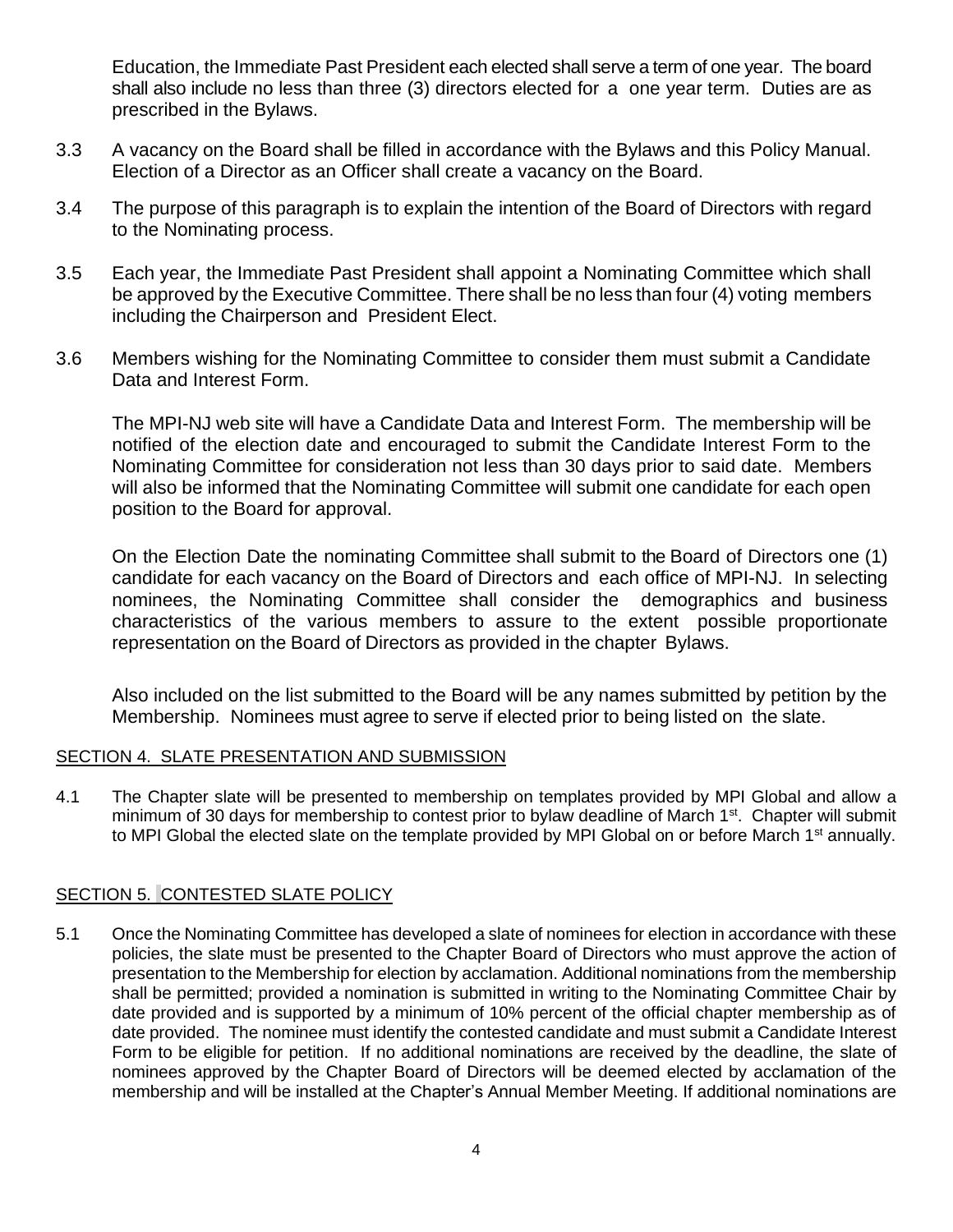received, the Chapter Members shall vote in accordance with Article V of the Chapter Bylaws on those positions having two or more candidates in contention.

In reference to Chapter Board of Directors vacancies, refer to Article VI, Section 6 of the MPI Chapter Bylaws.

### SECTION 4. BOARD TRAINING

4.1 Any incoming Chapter Board of Directors member who has never served on a MPI Chapter Board of Directors is required to take the MPI Global Board 101 and MPI Managing Sexual Harassment training prior to the Chapter Business Summit (CBS) as outlined on the Volunteer Leader Agreement. All chapter leaders are encouraged to complete local Chapter Board level orientation and attend MPI Global trainings as applicable.

## SECTION 5. BOARD RETREATS

5.1 Chapters are required to hold an annual board planning retreat between April and June of the fiscal year. Chapters are also required to hold an annual mid-year assessment retreat between November and January of each fiscal year. The aforementioned dates are subject to change in accordance with guidance from MPI Global. Chapters are required to utilize an "MPI-verified Chapter Facilitator" during both annual and mid-year retreats to oversee the process and flow of the retreat. MPI-verified Chapter Facilitator cannot be a current Chapter Board of Directors member or have served on the board in the two (2) last years or be a Chapter Administrator from your home Chapter.

## SECTION 6. BOARD COMPENSATION

- 6.1 COMPENSATION: Directors and elected Officers shall not be compensated for their services as an MPI Chapter Officer or Director, but they may be reimbursed for reasonable expenses incurred in the performance of their duties to the Chapter in accordance with such Chapter policies approved by the Chapter Board of Directors. The term "compensation" means direct or indirect remuneration, including gifts and benefits that are not insubstantial.
- 6.2 GIFTS: Directors and elected Officers shall not accept any gifts over the value of \$100.00 unless otherwise approved by MPI Global.
- 6.3 Expenses for attendance by Officers and Directors at Board of Directors meetings and executive committee meetings, shall be the responsibility of the individual director.

The Chapter will reimburse the President and President-Elect for attendance at two (2) meetings annually of the Council of Chapter Presidents at the chapter business summit (CBS) and World Education Congress (WEC). These reimbursements apply to the extra day(s) required for the Council of Chapter Presidents meeting (usually one and sometimes two days) in addition to the actual dates of the conference. In special instances, with the advance approval of the Executive Committee, additional expenses may be approved if it is deemed necessary in order for the Chapter to be represented at the Council of Chapter Presidents meeting. In all instances, receipts must accompany all expense reports.

# **ARTICLE V: COMMITTEES, TASK FORCES, AND ADVISORY COUNCILS**

### SECTION 1. STANDING COMMITTEES

- 1.1 Standing committees of MPI-NJ shall be the following: Nominating Committee, Membership Committee, Education/Program Committee, Finance Committee, Communications Committee.
- 1.2 The incoming President, with the approval of the Board of Directors, shall appoint committee chairs to to serve during the President's term.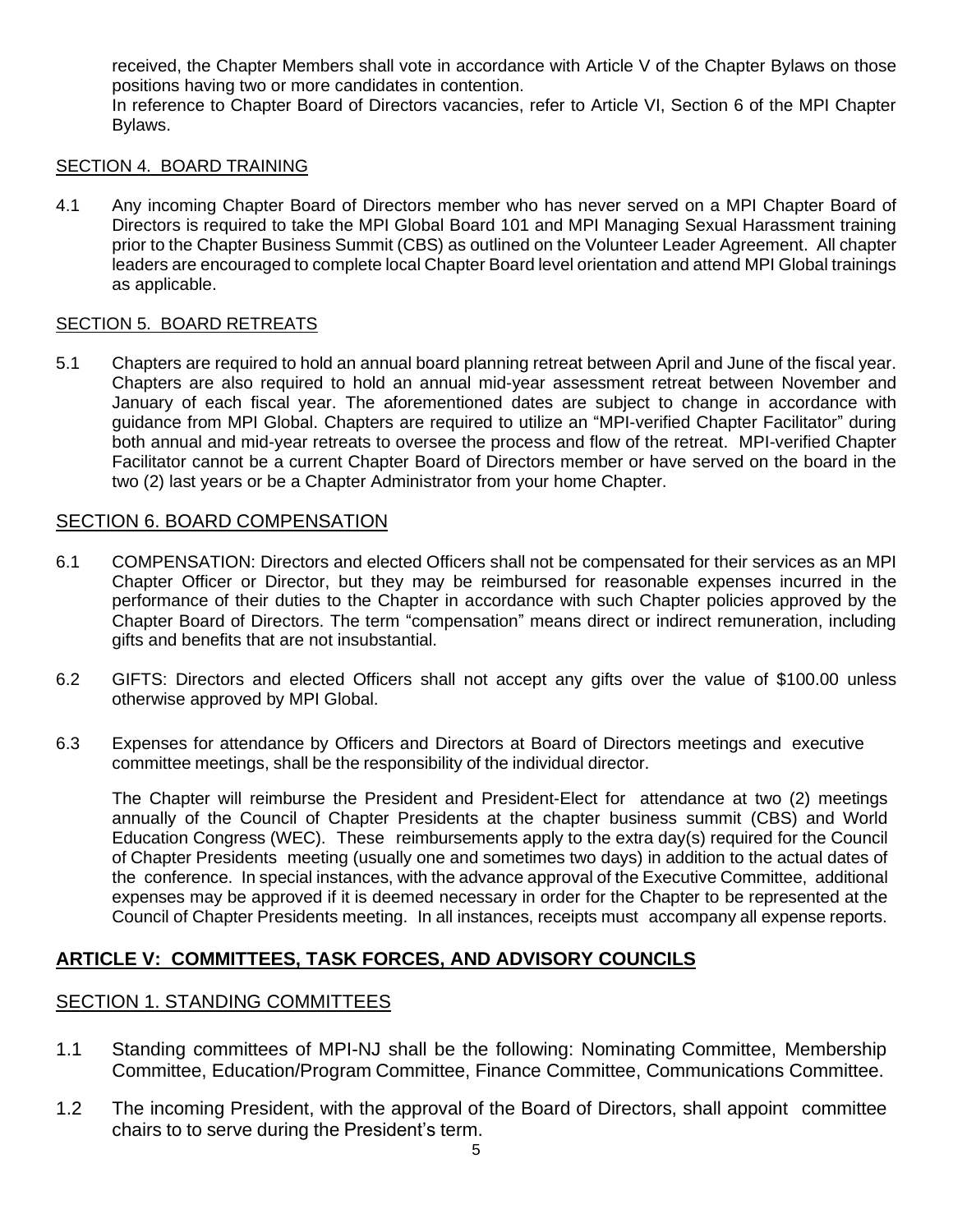# SECTION 2. OTHER COMMITTEES

2.1 Committees to be considered annually by the President, with approval of the Board, shall include, but not be limited to the following:

Public Relations

Special Events

# SECTION 3. COMPOSITION

3.1 Committees should consist of no less than three (3) members whose terms would commence at the start of each administrative year. Whenever possible, it is recommended that persons outside the Board of Directors be first considered to serve as committee chairperson. If appropriate and candidates from the membership are not available, then members of the existing Board of Directors could be considered, followed lastly by chapter officers. It is recommended that a Board member be appointed as liaisons to each committee unless a Board member serves as chairperson, in which case the board member will automatically serve as liaison.

# SECTION 4. TERMS

4.1 Each committee member, including the Chairperson, shall serve for a term of one (1) year.

# SECTION 5. SELECTION

5.1 Before July 1, the new chapter President shall appoint each committee Chairperson. Members of each committee are appointed by the Chairperson with the advice of the President.

## SECTION 6. RESIGNATION AND REPLACEMENTS

6.1 Resignations are to be filled for the remainder of the unexpired term by the Chairperson of the committee.

## SECTION 7. REIMBURSEMENT

7.1 Expenses for committee chairpersons and committee members for attendance at committee meetings are the responsibility of the individual.

## SECTION 8. CONFLICT OF INTEREST

8.1 No member of an International committee shall participate in the discussion or vote on any program or activity in which he/she or his/her organization has a direct personal, business or financial interest.

# SECTION 9. ADVISORY COUNCILS AND TASK FORCES

9.1 The President may, at any time, appoint a task force charged with short term or special projects as needed.

# SECTION 10. VOLUNTEER ROLES & RESPONSIBILITIES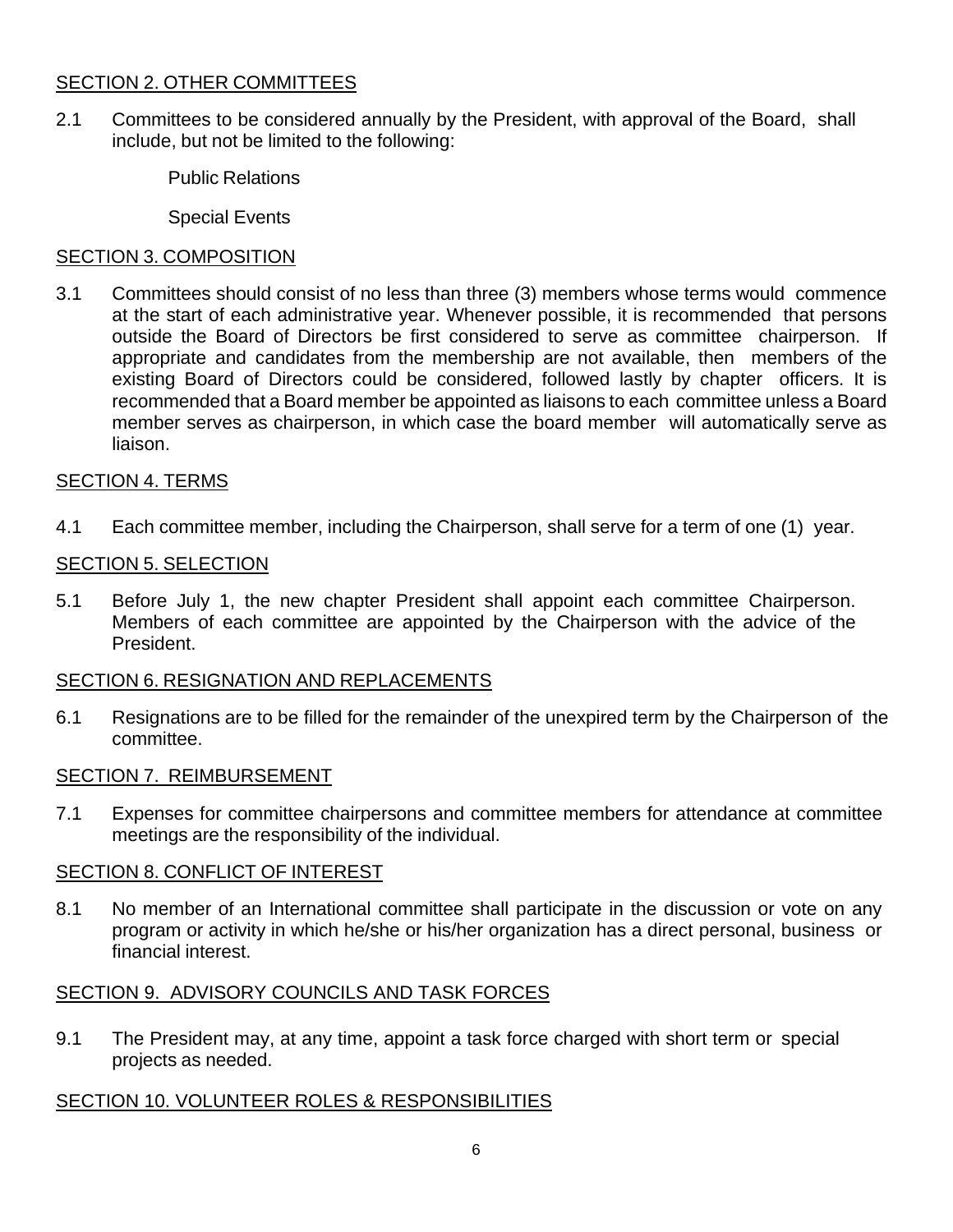- 10.1 Develop work plans to achieve purpose/charge and clearly communicate responsibilities/assignments for each member. Create a positive volunteer experience for all.
- 10.2 Complete any assignments by pre-determined deadlines.
- 10.3 Draft and submit progress report to assigned Board of Director as needed.
- 10.4 Ensure volunteer reimbursement requests are submitted and paid within 60 days of funded meeting.
- 10.5 Attend meetings and conference calls.
- 10.6 Maintain confidentiality of discussions and background materials.

# **ARTICLE VI: FINANCE**

# SECTION 1. FISCAL YEAR

1.1 The fiscal year of the chapter for financial and business purposes is July 1 through June 30 unless otherwise determined by MPI Global.

## SECTION 2. ANNUAL BUDGET

2.1 Annually, prior to May 30, the Board of Directors must adopt an annual budget for the next fiscal year beginning July 1. The Budget is to be presented by the Finance Committee with the assistance of the Association Manager.

# SECTION 3. BILL PAYING/CHECK SIGNING POLICY

- 3.1 All bills must be approved by the VP Finance, Director of Finance, or President prior to checks being printed.
- 3.2 The President, VP Finance and Director of Finance, President-Elect have check signing privileges. One person from the association management company is permitted to sign pre-approved checks up to \$1,000.00 with the exception of any checks made out to the said management company. All checks over \$1,000.00 must have two signatories.

## SECTION 4. FINANCIAL REPORTS

- 4.1 The Vice President of Finance, with the assistance of the Association Manager, is to present the financial condition of the Chapter at each regularly scheduled meeting of the Board of Directors in a Financial Report that indicates year to date activity, forecast for the end of fiscal period and annual budgets. Variances between forecasts and budgets must be shown and explained.
- 4.2 The Board, upon recommendation of the Vice President of Finance, may annually designate a percentage of the net profit from fundraising events to be donated to one or more approved charitable organizations.

## SECTION 5. RESERVE FUND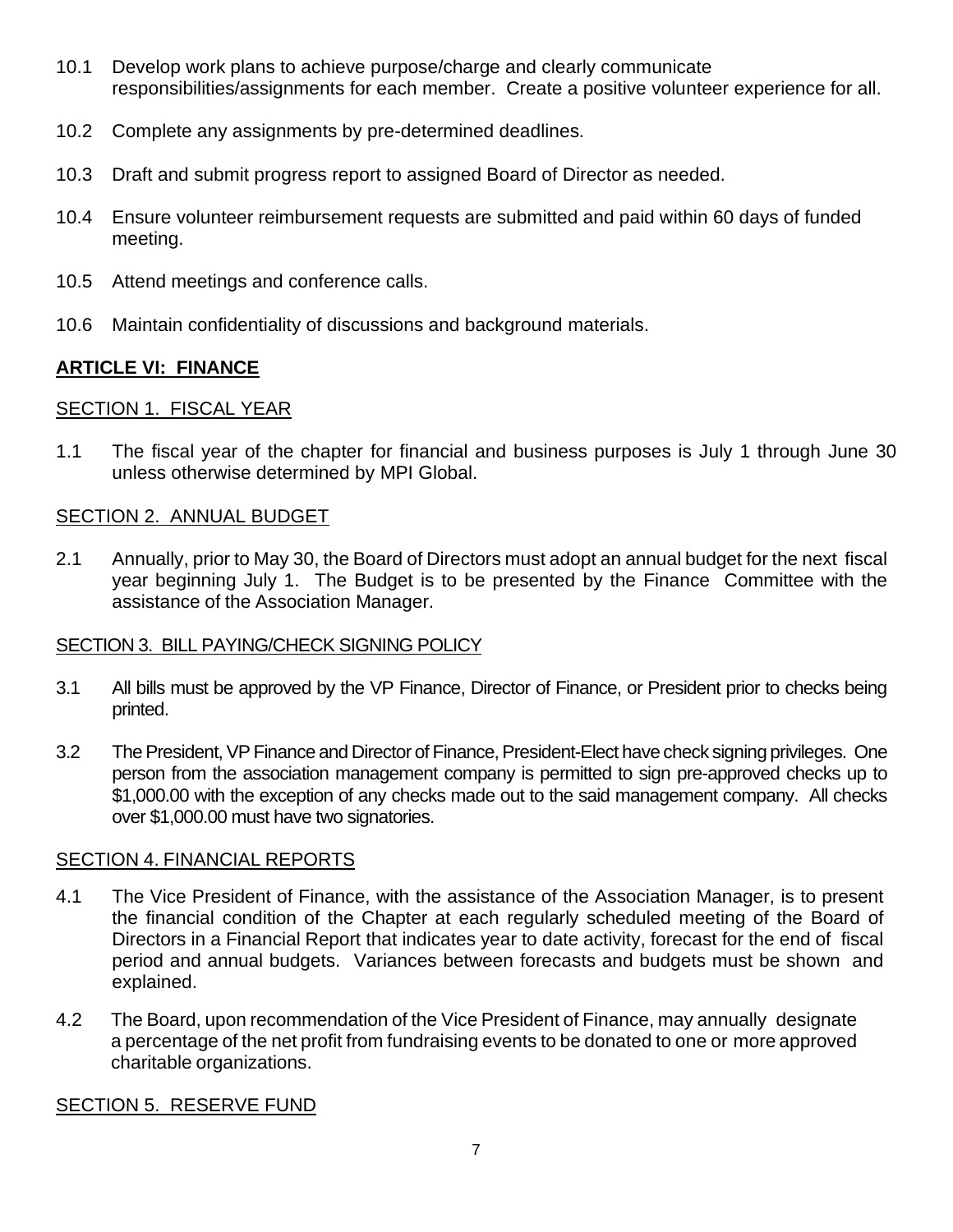- 5.1 TERMS: The term "Reserves" for financial purposes will be defined as funds set aside to be used in emergency cases or in the event of an investment by the Chapter to further its mission.
- 5.2 RESERVE TARGET: Chapter reserve target shall be defined as a minimum 25% of annual fixed expenses. This should not include any event-related expenses, only expenses needed to keep the chapter operational (i.e. costs related to chapter administrator, bank fees, telecommunication, rent, etc.)
- 5.3 Reserve funds established by the Board of Directors can only be used to provide financial stability to the organization. The Board of Directors could, based upon consideration of necessity, determine the use of reserve funds. Furthermore, the Board of Directors will also determine the need to make any periodic adjustments to the financial and operating plan deemed necessary.
- 5.4 ACCESS TO RESERVES: The access of the "reserve" shall first be referred to the Chapter VP Finance for consideration. Final approval by a majority vote of the Chapter Board of Directors is required.

## SECTION 6. REQUEST FOR PROPOSALS

#### 6.1 For Bids exceeding \$500:

This process is to be used by committee chairs before making a purchase on behalf of MPI-NJ. Committees must have budget approval before purchase is made.

Committee Chair prepares exact specifications for the MPI-NJ project.

RFP is faxed/emailed from MPI-NJ Headquarters to all MPI-NJ suppliers (and non MPI- NJ suppliers if number of MPI-NJ supplier members is less than three in service/product category) with mandatory deadline.

If specifications are revised, all suppliers must be informed about the changes and a new deadline may be established.

Bids are faxed/emailed back to MPI-NJ Headquarters.

Bids are provided to Committee Chair for an awarding decision to be made by Committee Chair and reviewed by the Treasurer and Board Liaison.

Notification is sent to all those who responded to the bid.

### 6.2 For Bids below \$500:

Committee Chair makes three telephone calls to MPI-NJ suppliers (and non MPI-NJ suppliers if number of MPI-NJ supplier members is less than three in service/product category).

Emailed bids are decided by Committee Chair.

### SECTION 7. REIMBURSEMENT OF EXPENSES OR TRAVEL

7.1 As allocated in our current budget, and agreed our Board, we will reimburse the president for attending WEC and CBS. This includes normal travel and expenses. Receipts will be sent following attendance to the chapter administrator and paid after approval by the VP Finance. Other travel expenses to and from chapter or Board events is the responsibility of the Board member.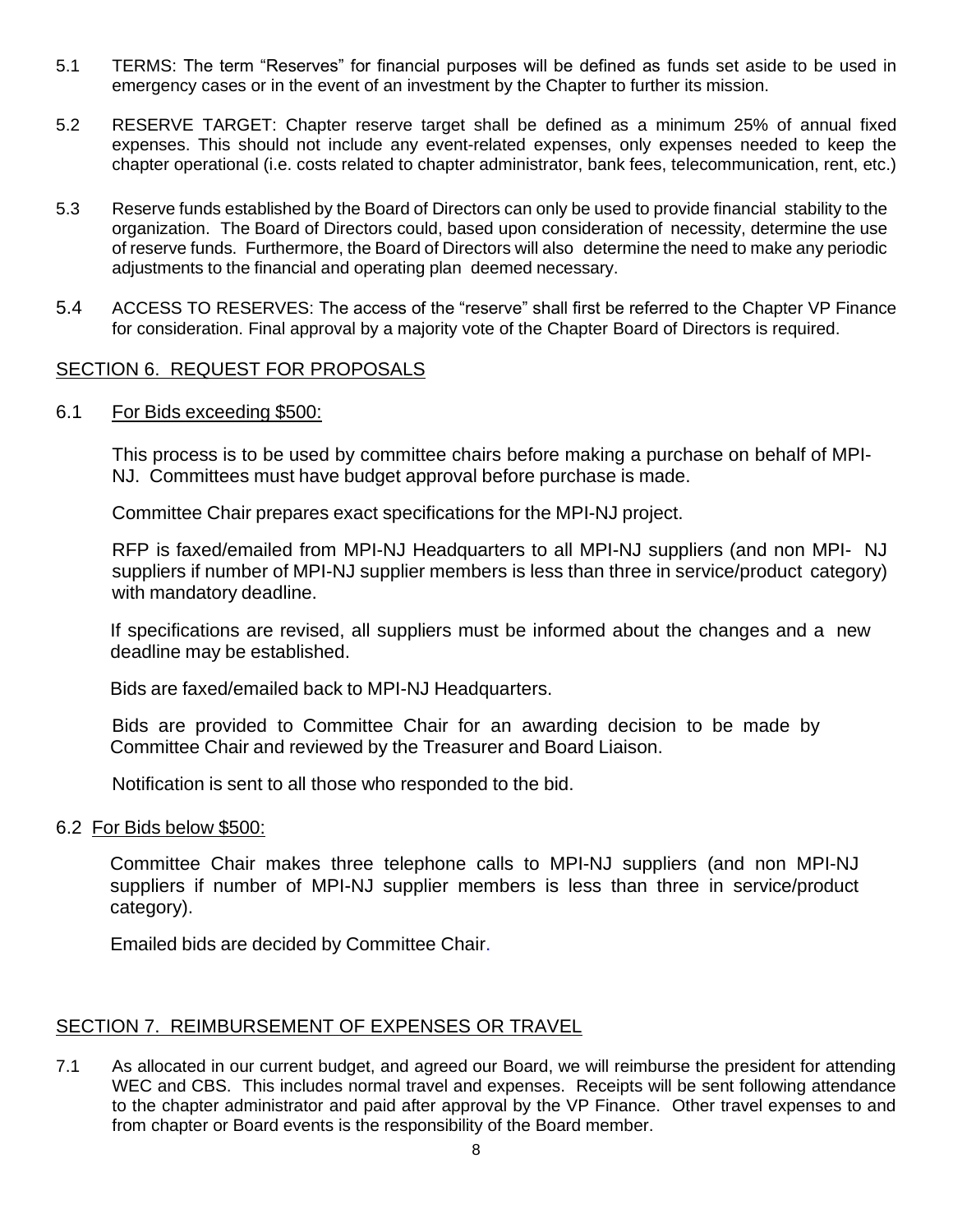- 7.2 For any travel directed or offered by MPI Global, Chapter Board of Directors members will comply with expense and reimbursement guidelines outlined for such event by MPI Global Policy Manual.
- 7.3 All expense reimbursements must be submitted using a check request form signed off by a committee chair or VP and include applicable receipts. The expense should correspond to a pre-approved budget item. The request must be approved by the Finance committee before a check is prepared.

## SECTION 8. SPONSORSHIP AND SOLICITATION

- 8.1 ACCESS TO MEMBER LISTS: All chapters are bound by the MPI Data Privacy Policy <https://www.mpi.org/about/privacy> and are responsible for protecting all data. As such, all member types have access to the Member Directory <https://www.mpi.org/membership/member-directory> . There are no additional direct member benefits to access registration lists and/or member lists. Any lists provided via Sponsorship opportunities must account for opt-outs and be respective of the MPI Data Privacy Policy.
- 8.2 CHAPTER SPONSORSHIP POLICIES: Chapters have the ability to sell Sponsorship opportunities to partners that are members of MPI. Such sponsorships can include education, events, website, advertising, newsletters, etc. All sponsor campaigns must take into account opt-outs and the MPI Data Privacy Policy. All sponsorships should be considered for overall member value and chapter business strategies.

Sponsorship fulfillment, RFP, in kind tracking, and solicitation is the job of the management company. The guidelines to achieve said goal is listed in the management contract.

### SECTION 9. PAID STAFF ADMINISTRATORS

- 9.1 DUTIES: Paid staff administrators must adhere to the standards and qualifications established by MPI Global. A minimum scope of services as outlined below will be included in administrator RFP and contracts. Additional services above the minimum requirements can be added by the Chapter at their discretion with board approval.
- 9.1.1 Minimum scope of services of paid administrator shall include the following for the provision of professional management and administrative services:
	- Provision of headquarter office and necessary technology to support all methods of communication with board and members
	- Proven skills in basic administrative functions and support of associations
	- Capable in bookkeeping services
	- Capable in website management
	- Capable in event management and registrations
	- Capable in record keeping and documentation
	- Capable in all facets of Chapter Board of Directors support
- 9.2 EVALUATION OF PAID STAFF & CONTRACT RENEWALS: Each chapter is required to complete an annual review of their administrative services prior to the end of the Chapter's fiscal year. Chapters must, at a minimum, adhere to the evaluation guidelines provided on the sample template promulgated by MPI Global. Additional processes can be deemed necessary at the Chapter's discretion. All Chapters must submit a copy of their paid staff evaluations and updated contracts for services (if applicable) to MPI Global at any time upon completion but no later than June 15.
- 9.3 Contracts for any Chapter Administrators or paid staff services will require the following language included in contracts and/or scope of services. This includes all existing and future contracts.
	- Chapter Administrators and their support staff will represent the Chapter and MPI Global in a professional manner adhering to the Principles of Professionalism Guidelines provided by MPI Global.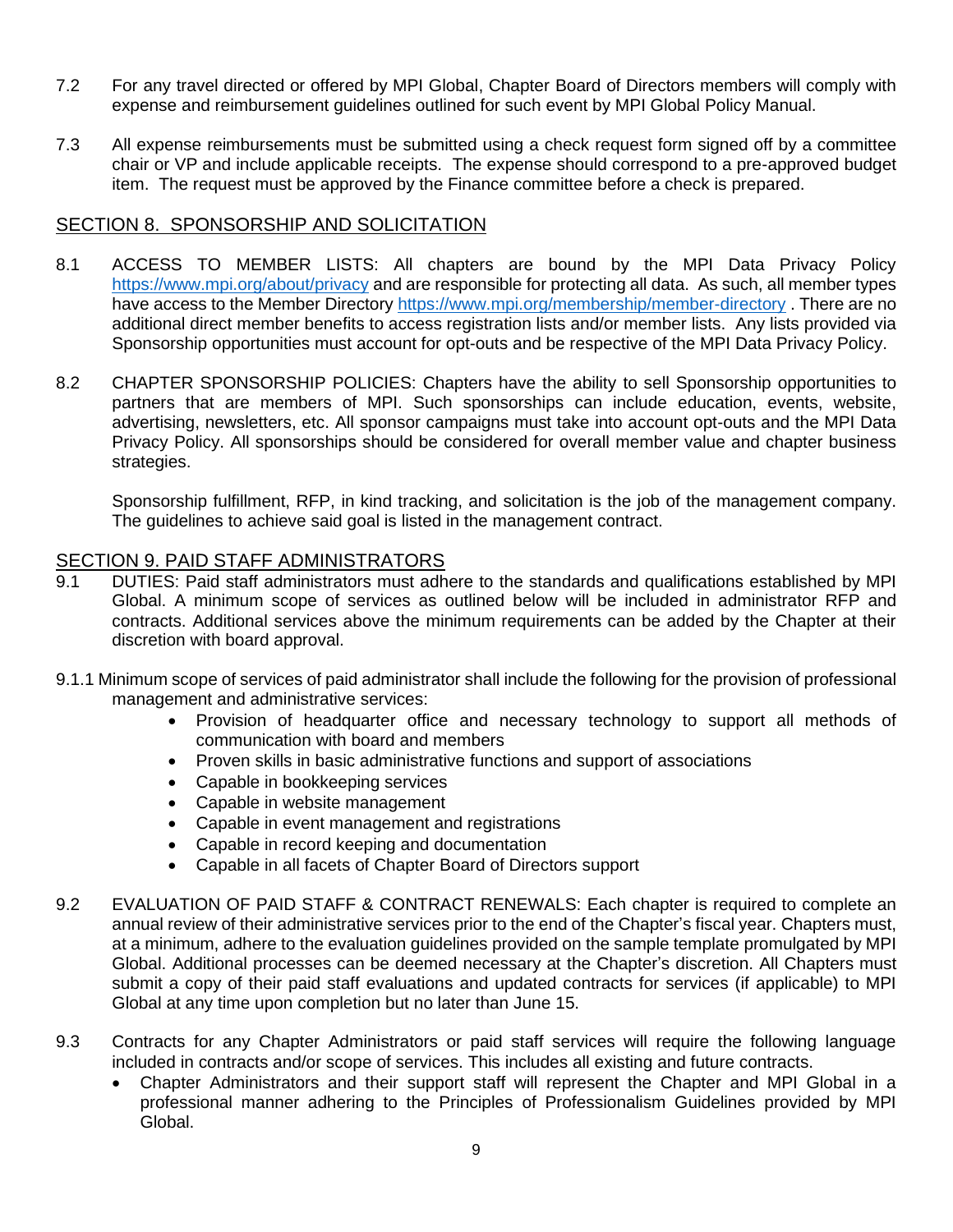- Chapter Administrators and their support staff will follow all MPI Global and Chapter Bylaws, Policy & Procedures, Financial budgeting requirements and any other defined requirements set forth by Chapter or MPI Global.
- Chapter Administrators are required to adhere to all Chapter Administrator Program (CAP) guidelines and polices. See program guidelines for specific requirements.
- Chapter Administrators or paid support staff must be licensed and insured with a minimum of \$1 million dollars in general liability insurance and provide proof of said policy to Chapter and MPI Global annually by June 15.
- Non-compliance with these requirements will require termination of contract.
- 9.4 Chapter Administrators or paid staff cannot be family or an immediate relative of board members. Family immediate relative is defined as, spouse, children, parents, siblings or grandchildren.
- 9.5 Chapter Administrators will work to hold Chapter Board of Directors accountable to all defined MPI Global performance standards, policies and Principles of Professionalism. Chapter Board of Directors will support Chapter Administrators in this process.
- 9.6 All administrative services must be contracted as a vendor for services, not an employee of the Chapter, in the event a Chapter is without capacity to support a paid staff administrator, consult your Chapter Operations Manager (COM).

# **ARTICLE VII: CHAPTER EVENTS**

# SECTION 1. EDUCATIONAL & SOCIAL EVENTS

- 1.1 Conduct an educational needs assessment each year.
- 1.2 Establish an Annual 18<sup>th</sup> Month Education Plan (including dates, topics, and speakers but not necessarily venue), to be submitted to International in on July 1. These programs may change dependent upon the needs of the membership.
- 1.3 Conduct at least six (6) educational programs a year.
- 1.4 Maintain communication with chapter members about upcoming events.
- 1.5 Chapter Board must review all education program evaluations.
- 1.6 The Board shall have the final authority over plans and activities for the chapter. The education and membership committees.
- 1.7 The Board of Directors shall have the final authority over plans and activities of Chapter meetings. The responsibility and authority for the planning and management of the meetings may be delegated to the Education/Program Committee or Membership Committee for Meet Ups.
- 1.8 An announcement that RFPs are being accepted to host meetings shall be emailed to the membership. MPI-NJ will provide a list of meeting attendees to the host facility.
- 1.9 Requests to sponsor programs, events or activities of MPI-NJ may be accepted from hotel properties, companies or convention bureaus. Preference shall be given to invitations from Chapter members. Each request shall include full information on hosting, upgrading or services to be provided.

# SECTION 2. EDUCATIONAL ATTENDANCE AND REGISTRATION

- 2.1 EVENT ATTENDANCE: Pending market conditions, Chapters should charge a member rate and a nonmember rate where appropriate. The price difference between member and non- member rates is at the chapter's discretion based on specific event needs. Anyone who is not a MPI preferred or premier level member is required to pay the non-chapter member rates for events with no limitations to event attendance. Refer to Article III, Section 2.1 for additional Chapter member attendance guidelines. Partnership events with other industry organizations are excluded from this requirement.
- 2.2 Partnership events with other industry organizations are excluded from this requirement.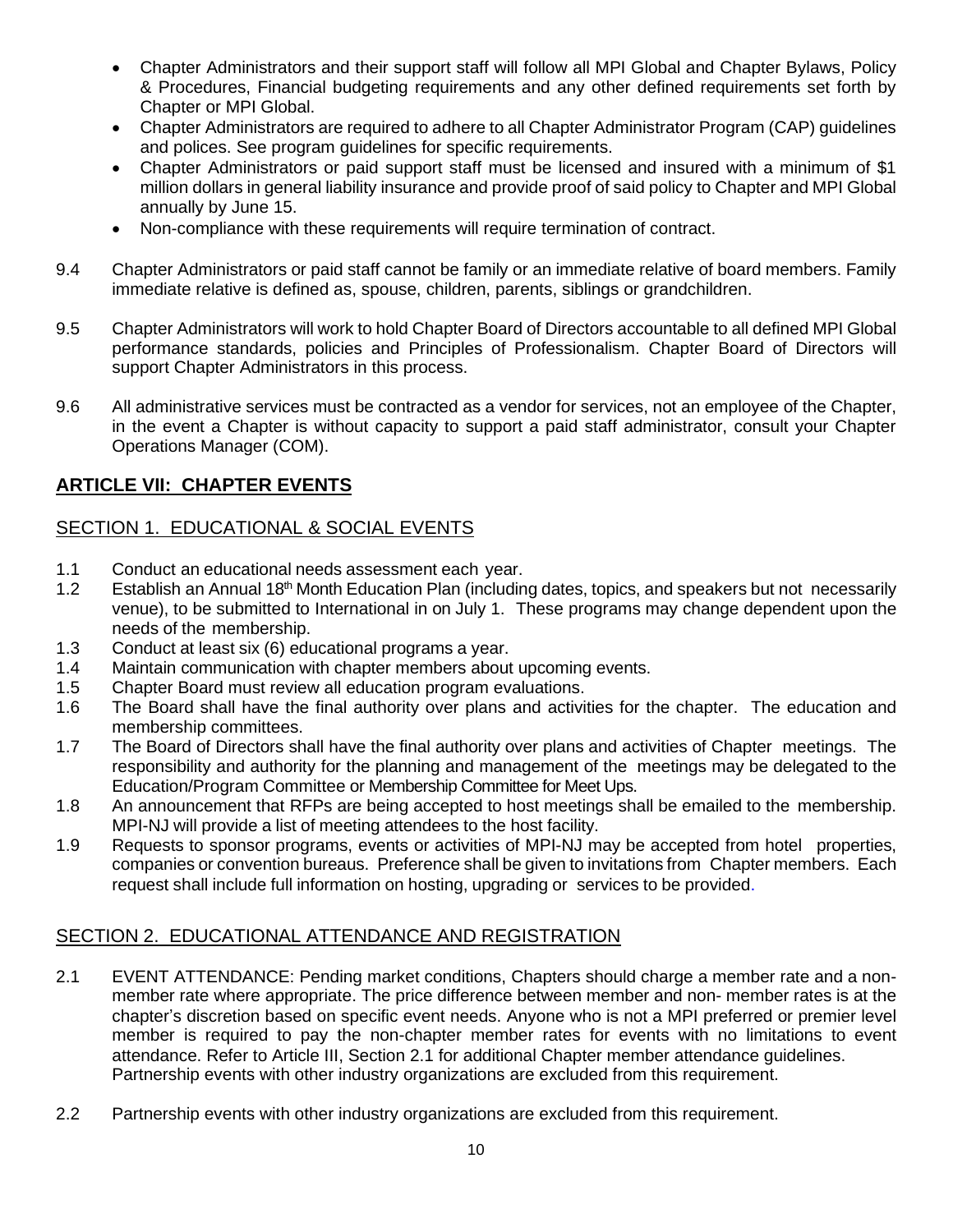- 2.3 Non-industry guests are exempt from this rule and can be charged a guest rate to be determined by the chapter.
- 2.4 On line registrations and payments are encouraged. Checks or credit card payments are to be made payable to MPI-NJ. There shall be a different fee structure for MPI members, retired members, nonmembers, walk-ins and student MPI members and non-members. Additional fees may be charged for pre and post meeting program offerings. Billing, attendance and refund policies are included in the registration materials.
- 2.5 Fees are to be set annually by the Budget and Finance Committee with recommendations by the Education/Program Committee.

Donations and awards may be solicited for contests and special events only for MPI-NJ sponsored events or programs.

## **ARTICLE VIII: COMMUNICATIONS**

### SECTION 1. BRAND STANDARDS

1.1 All Chapters must adhere to the MPI Chapter Logo and MPI Brand Guide documents provided. Any theme specific logos for events must not be in conflict with the MPI Global Brand Guide and must be approved by MPI Global prior to use.

## SECTION 2. CHAPTER COMMUNICATIONS

- 2.1 The President, as the highest elected office, shall be the official spokesperson for MPI-NJ. A member of the Board of Directors or Association Manager may be designated by the President to serve as spokesperson for MPI-NJ. All spokesperson's statements must conform to adopted Board of Directors policy. When policy is not known or is not understood, spokespersons must refrain from speaking on behalf of the Chapter or International.
- 2.2 NEWS RELEASES: Official MPI-NJ news shall be prepared by staff or committee (if appropriate). News releases must be approved by the President before distribution.
- 2.3 PUBLICATIONS EDITORIAL POLICY:

The editorial policy of the New Jersey Chapter Meetings Professionals International shall be to inform the members and related audiences of all association activities of importance. Education will always be utmost in these efforts with additional objectives being those of growth, professionalism and the highest ethical standards and practices in the field of meeting management. MPI-NJ shall serve as the unbiased, non-commercial local area voice of the profession. MPI-NJ's publication shall reflect the highest standards of the association whenever possible in reporting news that directly has an effect on the meeting management profession. All written and visual material will be of a positive nature and in no way be detrimental to any segment of the membership, their representative companies or organizations. Articles by all writers must be reviewed by the editor for conformance to this policy. The editorial policy shall be under the direction and control of the Executive Committee.

### SECTION 3. ADVERTISEMENTS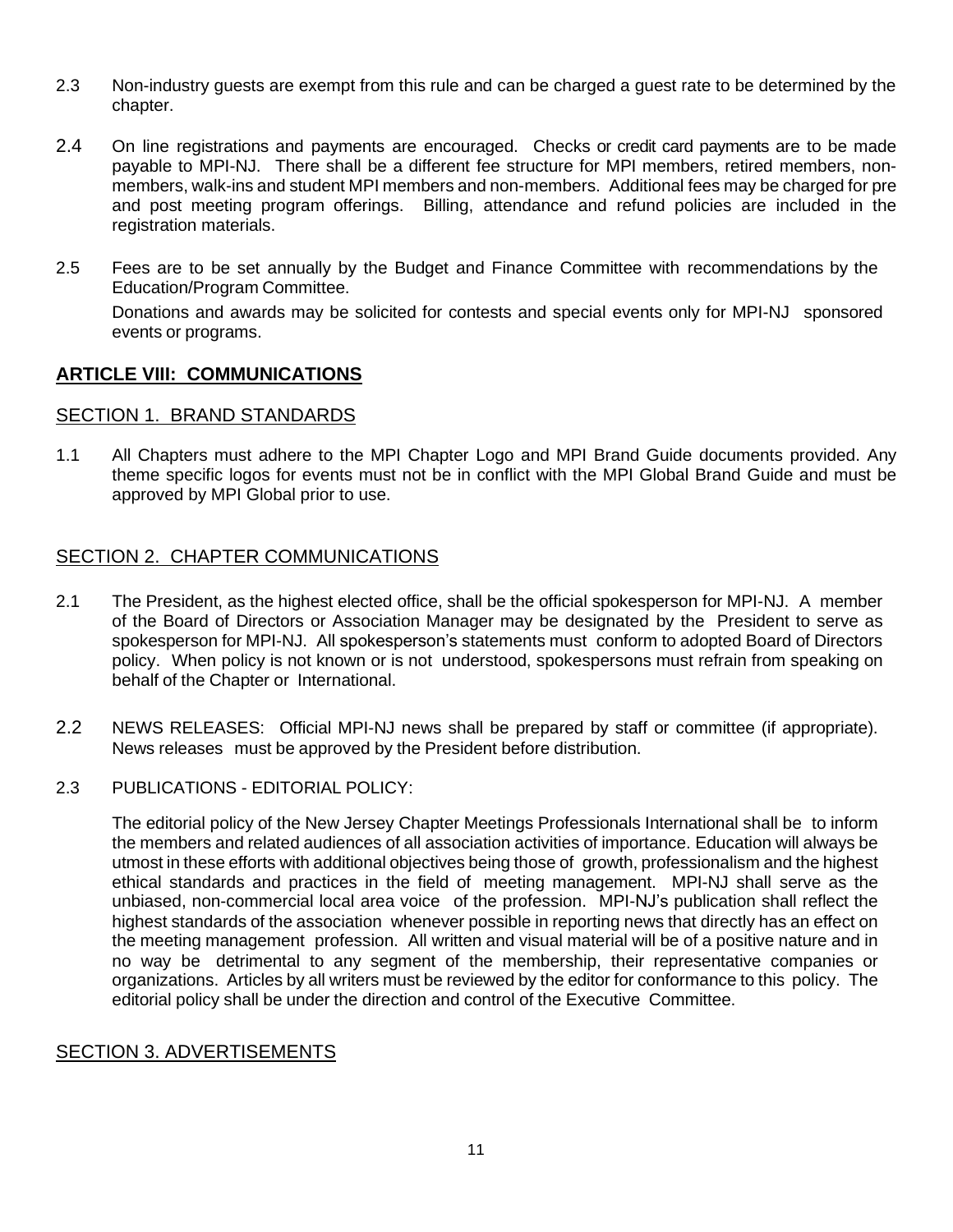- 3.1 Soliciting advertising, invoicing and receiving ad materials is the responsibility of the management company. A commission structure is outlined in the association management contract. Advertisers are provided with a marketing kit outlining rates, specs and deadlines for inclusion in the newsletter.
- 3.2 Advertising policy and rates shall be determined by the Board of Directors and reviewed annually with recommendation from the management company. The editor of MPI-NJ publications shall determine the suitability of their advertisements and they shall reserve the right to reject any advertising that is not keeping with the publication's standards or objectives of MPI-NJ.
- 3.3 Advertising specifications shall state that the advertisers and advertising agencies assume liability for all content (including text, representation and illustrations) of advertisements printed, and assume responsibility for any claims arising there from made against the publisher and that they agree to indemnify and protect the publisher from any claims, damage or expense resulting from printing and publishing of any advertisement. Placement of ads will be decided by the editor.
- 3.4 Verified MPI members shall receive preferred advertising rates.

# SECTION 4: CROSS PROMOTION POLICY

- 4.1 For promotion of other related organization or company events, the following criteria needs to be met so that it is mutually beneficial to both organizations:
- 4.2 The event needs to be of interest and will be a benefit to its membership.
- 4.3 The promotion of the event would be of minimal cost (i.e. email blast) to the association.

# SECTION 5. LOGO USE POLICY

- 5.1 The purpose of the MPI-NJ and MPI is to project a professional and constant image of Meeting Professionals International. The International logo is a registered trademark and as such it must be recognized that MPI is the owner of the registered trademark, logo, and governs its usage.
- 5.2 REGISTERED TRADEMARK: To protect the International logo from infringement it has been registered as a trademark and thus is protected by federal law from improper use or representation and unauthorized alteration. As a registered trademark the symbol of federal registration R must never be deleted from the logo.
- 5.3 CHAPTER USE: The International logo and "New Jersey Chapter Meeting Professionals International" must be displayed on all chapter letterhead, envelopes, newsletter and any other publications or presentations. The same representation should be included on any printed announcements or other material produced specifically for MPI-NJ. MPI prohibits the combining of the International logo and a chapter logo, alteration of the International logo to create a chapter logo, or the use of the International logo with a chapter logo.
- 5.4 INDIVIDUAL/ MEMBER/COMPANY USE: An individual member may use the International member logo on personalized letterhead or business cards and may state on printed media, including letterhead and business cards, publications, etc. that he or she is a member of MPI. It must be clear that the individual, not the company or organization, is the MPI member.
- 5.5 COLOR: The official colors for the International logo are PMS 107 (yellow), PMS 186 (red), PMS 361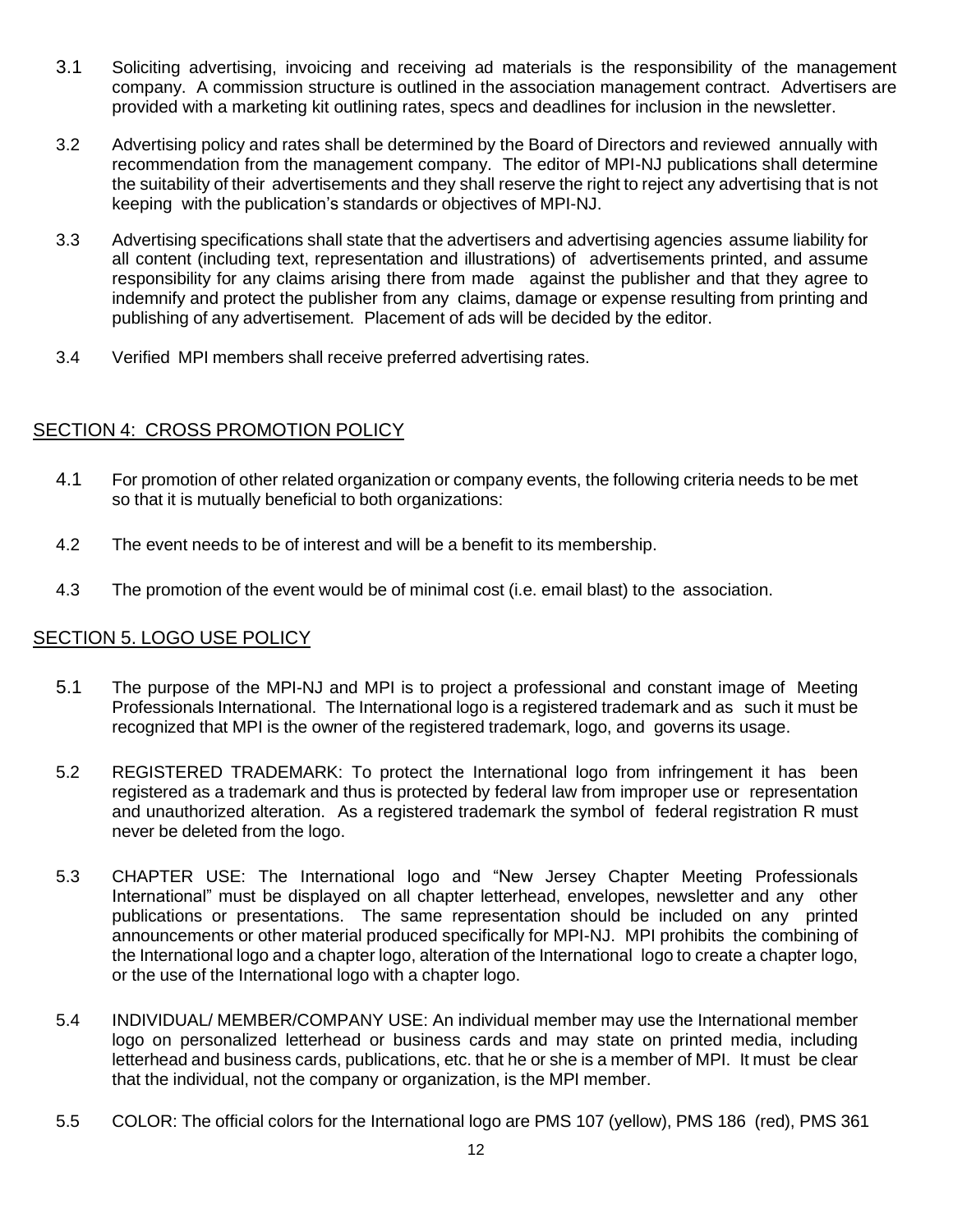(green), PMS 2995 (blue), PMS 2728 (purple) and black. Any deviation requires pre-approval. Any representation of the International logo in any other color for any use must be approved by the International Executive Vice President. A chartered MPI chapter may use any one single color for the logo with prior approval. Print and reproduction of the logo in black is also acceptable.

5.6 The MPI and MPI-NJ logo will not be used by any company, organization or group for any purpose without prior approval from International or MPI-NJ Board of Directors respectively.

# **ARTICLE IX: ADMINISTRATIVE**

- Submit chapter board meeting minutes after each meeting (minimum six annually) as a chapter board approves them.
- Submit an annual budget for each current fiscal year having first been approved by the Chapter Board of Directors.
- Submit Chapter education calendar to include subject and date of meeting for a minimum of 6 programs that encompass the entire year by July 1 of each year. Each program planned should be at least one hour in length, which is the equivalent of (.1) CEU credit, were applicable.
- Maintain a Strategic Plan that incorporates International key strategies.
- Maintain a Business Plan.
- File with International bylaws and policy manual as they are updated.
- Complete nomination and election process as determined by International.
- Maintain generally accepted accounting procedures.
- Submit a year end financial report 90 days (October 1) following the close of the chapter's fiscal year to International (July 1 – June 30).
- Submit appropriate tax forms to International upon completion.
- Hold two Board Retreats annually at a time determined by the Board of Directors.
- Ensure proper member communication.
- Submit a copy of any administrative management contracts signed within 30 days of the contract becoming effective, detailing fees for specific services.

# **ARTICLE X: MISCELLANEOUS**

## SECTION 1: PHILANTHROPY

- 1.1 The Community Outreach Committee is responsible for recommending charities and CSR events to MPI-NJ throughout the year with approval by the Board of Directors. The selection of the charity should be based upon the following criteria: Appeal of the charity to the majority of MP-NJ members.
- 1.2 Verifiable need of the charity--or division of the charity-- which is being supported. The need of the charity to receive MPI-NJ support can be verified by obtaining some formal indication that the organization would benefit by receiving MPI-NJ contributions or support: 1) a written request for support from the division of the charity in question stating how the money will be used and how it will help the organization, or 2)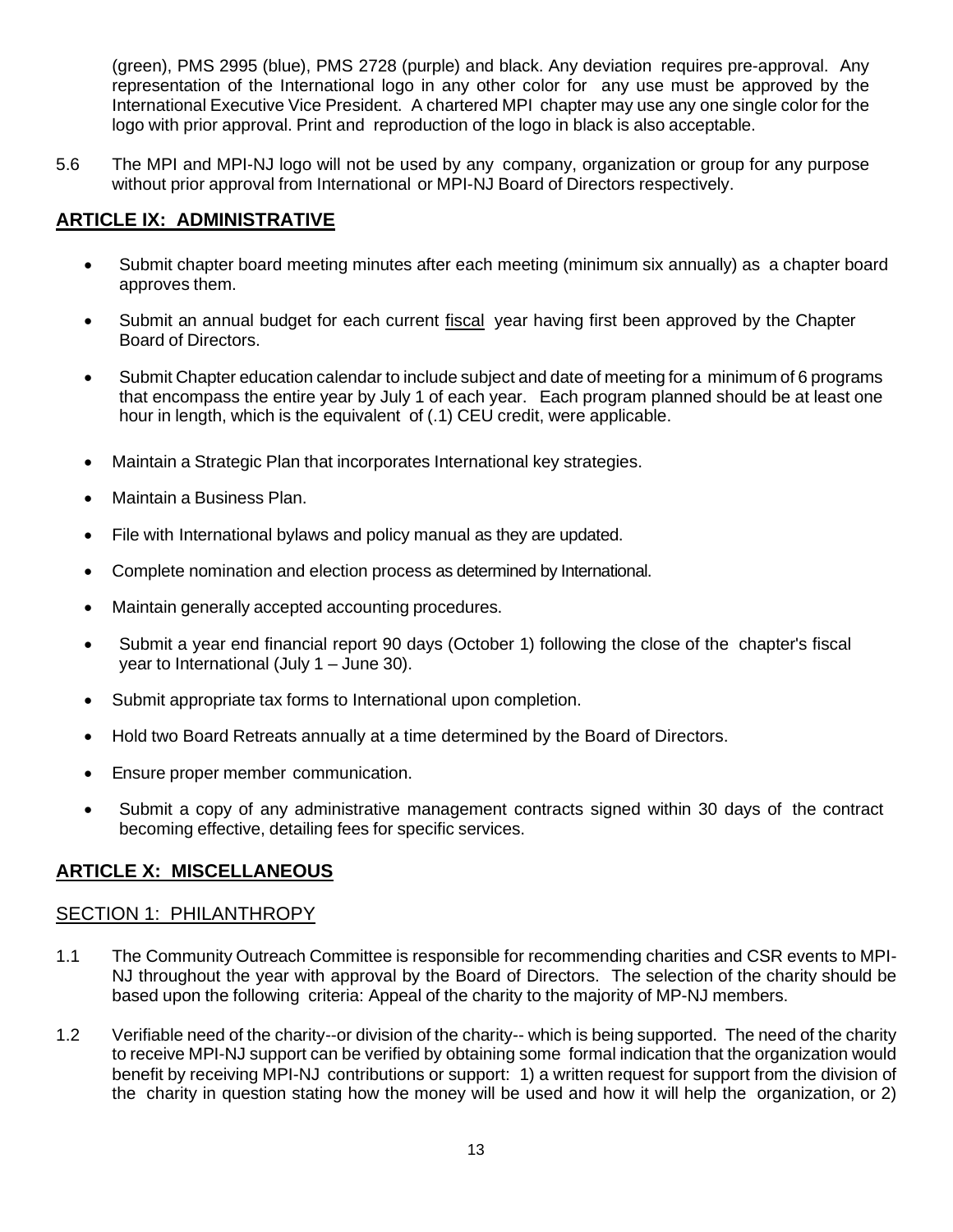personal knowledge of the charity's need by an MPI member, or publicly distributed information about the charity which indicates a need for support.

- 1.3 Willingness of the charity to acknowledge MPI-NJ support in the form of written communication of thanks and inclusion in press releases and articles.
- 1.4 Interest of the charity to designate one representative from the charity as a contact person.
- 1.5 Willingness of the charity to work with MPI-NJ to support the activity of choice.

## SECTION 2. CHAPTER AWARDS

- 2.1 The Chapter will have an ongoing awards program to recognize outstanding achievement from its membership. The awards program will be administered by the awards committee with the approval of the Board of Directors.
	- Awards to be considered annually shall include, but not be limited to:
	- Planner of the Year
	- Supplier of the Year
	- Host Facility of the Year
	- Chapter Leader of the Year
	- Committee of the Year
	- Mentor of the Year
	- Rising Star
	- Excellence in Education Student

### SECTION 3. SCHOLARSHIPS

3.1 MPI-NJ chapter is committed to offer scholarships to members to help achieve their CMP or CMM, attend CMP Conclave or MPI WEC.

## SECTION 4. MAILING LABELS

4.1 The membership mailing list may be purchased as labels for a fee of \$125.00 for members or \$225.00 for non-members.

## SECTION 5. NON-COMPLIANCE

5.1 Chapters may forfeit awards and metrics incentives for non-compliance with the MPI Chapter Bylaws and the MPI Chapter Policy Manual.

### SECTION 6. MPI POLICY MANUAL

6.1 Where there is a conflicting provision in thie Chapter policy manual with the provisions of the MPI Global Policy Manual, or where there is a provision in the MPI Global Policy Manual that applies to a situation where this Chapter Policy Manual is silent, then the MPI Global Policy Manual shall control.